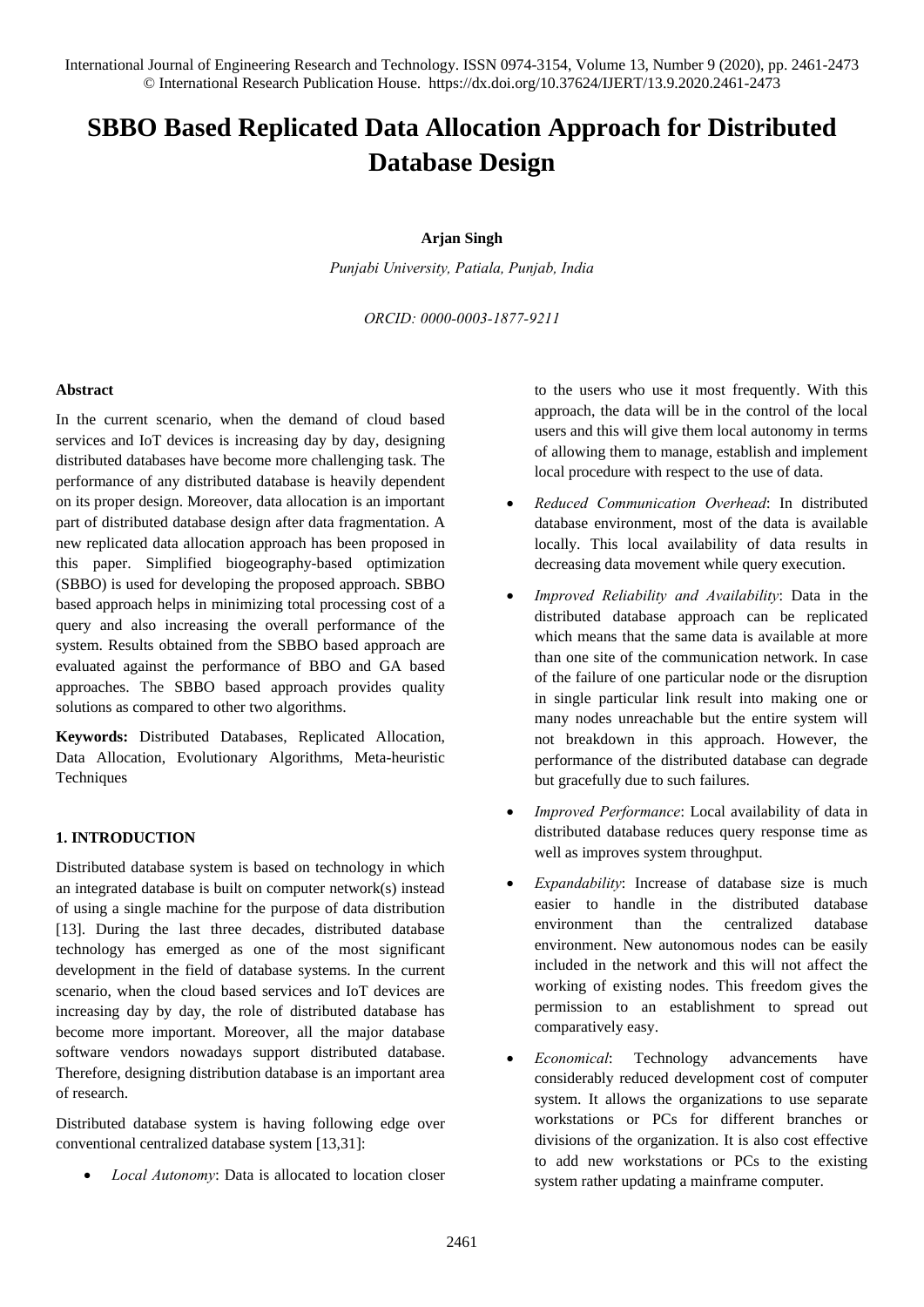Fragmentation and allocation of data are two fundamental design issues in the design of a distributed database [31]. Fragmentation helps in decomposing relation into fragments, where each fragment is considered as a single entity. Decomposition allows multiple queries to execute simultaneously. Fragments are the fundamental logical entities for allocation [13]. Fragmentation also helps in reduction of irrelevant data access and increases data localization [31]. Fragmentation of database has following three types [13,31,28]:

- *Horizontal Fragmentation*: Horizontal fragmentation is formulated by specifying a predicate which carries out restrictions on the tuples in the relation. Horizontal fragmentation separates a global relation into different fragments in a horizontal manner by clubbing rows to generate subsets of tuples.
- *Vertical Fragmentation*: Vertical fragmentation separates a global relation into different fragments in a vertical manner. Vertical fragmentation of a relation retains only few attributes of the relation satisfying a condition on attributes of the relation.
- *Mixed or Hybrid Fragmentation*: A scenario in which a vertical fragmentation might follow a horizontal fragmentation or this can happen other way round is called as hybrid or mixed fragmentation.

Allocation is the process to determine the optimal distribution of each fragment over the communication network [31]. There are two alternatives for allocation of fragments: Replicated/Redundant and Non-replicated / Non-redundant [13,31].

- *Replicated/Redundant*: In a replicated/redundant allocation, same copy of the fragments is owed by multiple sites. The fragments replication helps in improving the system reliability and efficacy of read only queries. But the consistency of the data has to be maintained by the system otherwise the execution of update queries might result into the inconsistency of data. Replication of database may be further categorizes into two types: fully replicated database and partially replicated database. In fully replicated database, the allocation of all the fragments is done at each site. On the other hand, in partially replicated database, the replicas of a single fragment are place at multiple sites.
- *Non-replicated/Non-redundant*: In a nonreplicated/non-redundant allocation precisely single image of every fragment is allocated all over the network. All the access to a particular data are

diverted to the site containing the data. Nonreplicated allocation is less reliable and supports less parallelism as compare to replicated allocation.

It is clearly evident from the above discussion that distributed database design is a problem which needs to address the two key issues: fragmentation of the global database and allocation of those fragments in replicated or non-replicated way. In this paper, allocation of the fragments or data will be investigated for partially replicated point of view assuming that database is already fragmented.

# **2. RELATED WORK**

Allocation problem is first studied from file allocation point of view. Chu [16] was first to investigate the file allocation problem. Chu [16] has given a model based on fixed number of replicas which optimizes total cost of storage and transmission. Casey [10] has extended the work of Chu [16] and proposed a new model by giving more stress on the process of updation and retrieval of the data fragments and relaxing the fixed number of replicas. Eswaran [20] proves NP-Completeness of file allocation problem and suggested heuristics rather than deterministic techniques to solve the file allocation problem. Chen and Akoka [14] developed an optimization model using bounded branch and bound integer programming technique for a distributed information system. Ceri et al. [12] developed optimization model using decomposition heuristics for data allocation in a linear 0-1 programming problem form. Horizontal fragmentation is used as an input for the allocation model. Ceri et al. [12] proposed a greedy approach for handling replicated allocation of data after optimal solution has been found for non-replicated allocation. Wong and Katz [39] suggested local sufficiency as a measure of parallelism in a distributed database. They have suggested three different approaches for replication of fragments, each having different blend of cost and benefits.

Apers [6] proved that the data allocation in distributed database environment is NP-hard problem and different than the problem of allocation of files. Heuristics and optimization algorithms are proposed for non-replicated data allocation. Optimization algorithms outperformed heuristic algorithm as concluded from the results. Chiu and Raghavenda [15] presented an allocation model for enhancing system reliability with use of triple module redundancy (TMR) scheme. Blankinship et al. [9] proposed an iterative heuristic technique for allocation of data as well as for optimization of query. Ram and Marsten [33] have given a model of allocation of data in distributed databases by including "WRITE LOCKS ALL-READ LOCKS ONE" concurrency control method. Lin et al [25] proposed heuristic approach for minimizing total cost of communication. Proposed approach considers physical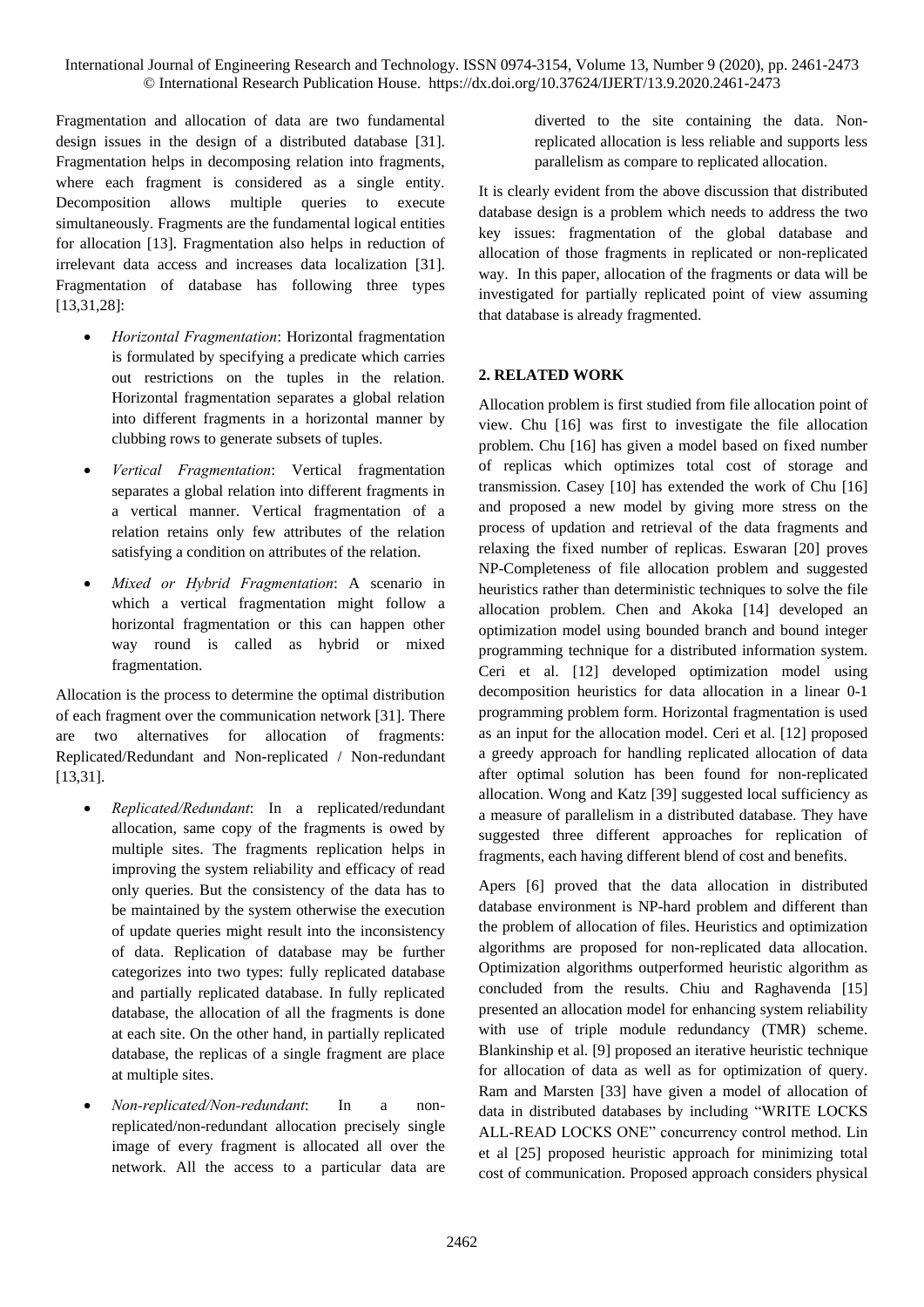network and transaction processing strategies for the allocation of data. Corcoran and Hale [18] presented a genetic algorithm to allocate fragments. Objective function which has be minimized concentrates only on total transmission cost and transmission cost considers only the retrieval frequency of the different sites to all the fragments and moreover replication of fragments is not taken into consideration.

Lin and Orlowska [26] suggested that once the data allocation problem is converted into an integer linear program than the probability of finding a polynomial time bounded solution is quite high. Daudpota [19] proposed a heuristic algorithm named TGTF for the transformation of global relation into fragments and their allocation in replicated manner. Tamhankar and Ram [37] proposed concurrency control mechanism based methodology to fragment and allocate replicated data. Barney and Low [8] extended the work of Tamhankar and Ram [37] for object-oriented databases by including the process workload estimation. Barker and Bhar [7] proposed a non-redundant cost model based on graphical optimization for allocation. Huang and Chen [22] developed a model using the behavior of transactions in distributed databases. Two heuristic algorithms are proposed to minimize total communication cost.

Ahmad et al. [5] proposed three different evolutionary algorithms and search based heuristic for non-redundant data allocation. Genetic algorithm has outperformed other three approaches in terms of solution quality as well as efficiency point of view. Karlapalem et al. [23] also empirically evaluated the performance of these four algorithms for allocation of data in distributed multimedia databases. Loukopoulos and Ahmad [27] proposed greedy heuristic based approach and GA for data allocation. GA based method is giving better performance than greedy heuristic based approach. Hababeh et al. [21] proposed clustering based approach to allocate replicated data for high performance computing. Adl and Rankoohi [2] proposed three different versions of ACO based heuristic methods for data allocation. Mamaghani et al. [29] proposed a hybrid evolutionary approach for data allocation. Hybrid approach is combination of object migration learning automata and genetic algorithm. Tosun et al. [38] proposed genetic algorithm, simulation annealing algorithm and fast ant colony algorithm for nonreplicated fragment allocation. Singh et al. [35] proposed biogeography-based optimization for replicated data allocation in Distributed Databases. Amer et al. [2] proposed heuristic approach to fragment and allocate data. [Rahimi](https://www.sciencedirect.com/science/article/pii/S2210832715000058?via%3Dihub#!) et al. [34] proposed Bond Energy Algorithm (BEA) based method for fragmenting and allocating data simultaneously. Castro-Medina [11] proposed a heuristic based algorithm to fragment and allocate replicated data in cloud environment. Abdalla and Artoli [1] also proposed cluster based heuristic technique to fragment and allocate data to minimize the total transmission

cost. Choudhary and Jha [17] developed a genetic algorithm based virtual scheduling model for job allocation in real time distributed database system. Amer [4] developed a heuristic based on K-means clustering to vertically fragmentation and allocate data in the relational database context.

From above discussion following observations have been made:

- Data allocation problem in distributed database design is NP-hard
- Most of the researchers have proposed either heuristic algorithms or optimization algorithms to solve it

Moreover, heuristic approaches do not always provide optimal solutions. Therefore, meta-heuristic algorithmic approach is the good option to discover out optimal or near optimal solutions. Ahmad et al. [5], Corcoran and Hale [18], Karlapalem et al. [23], Loukopoulos and Ahmad [27], Mamaghani et al. [29], March and Rho [30], Rahmani et al. [32], Adl and Rankoohi [2], Singh et al. [35], [Rahimi](https://www.sciencedirect.com/science/article/pii/S2210832715000058?via%3Dihub#!) et al. [34], Choudhary and Jha [17], and Tosun et al. [38] have used different meta-heuristic algorithms in different ways to solve data allocation problem in distributed databases. Corcoran and Hale [18] and Ahmad et al. [5] have suggested genetic algorithm as an attractive way out for efficient and quality solution for data allocation.

Furthermore, according to No Free Lunch (NFL) Theorem [40], there is no single meta-heuristic technique that can be used to provide solutions for all kind of optimization problems. Each meta-heuristic technique has its own advantages and disadvantages. All the meta-heuristics techniques provide near to optimal solution instead of exact solution to a given optimization problems. All above mentioned factors have motivated us to explore new approaches. Therefore, a new meta-heuristic optimization technique named as Simplified Biogeography-Based Optimization (SBBO) is explored to find optimal data allocation in distributed database environment. SBBO has capability to produce quality solution to optimization problems than that of other meta-heuristic technique as reported in the literature.

# **3. COST MODEL FOR DATA ALLOCATION**

The inputs to the data allocation problem are [24]:

- $\bullet$   $F = \{F_1, F_2, \ldots, F_m\}$  is the set of all fragments and size is represented by Size( $F_k$ ), where  $1 \leq k \leq m$ .
- $N = \{N_1, N_2, \dots, N_n\}$  be the set of n sites, which are part of distributed database system and  $CC =$  $[CC_{ii}]$  represent the cost of data movement from site  $N_i$  to site  $N_i$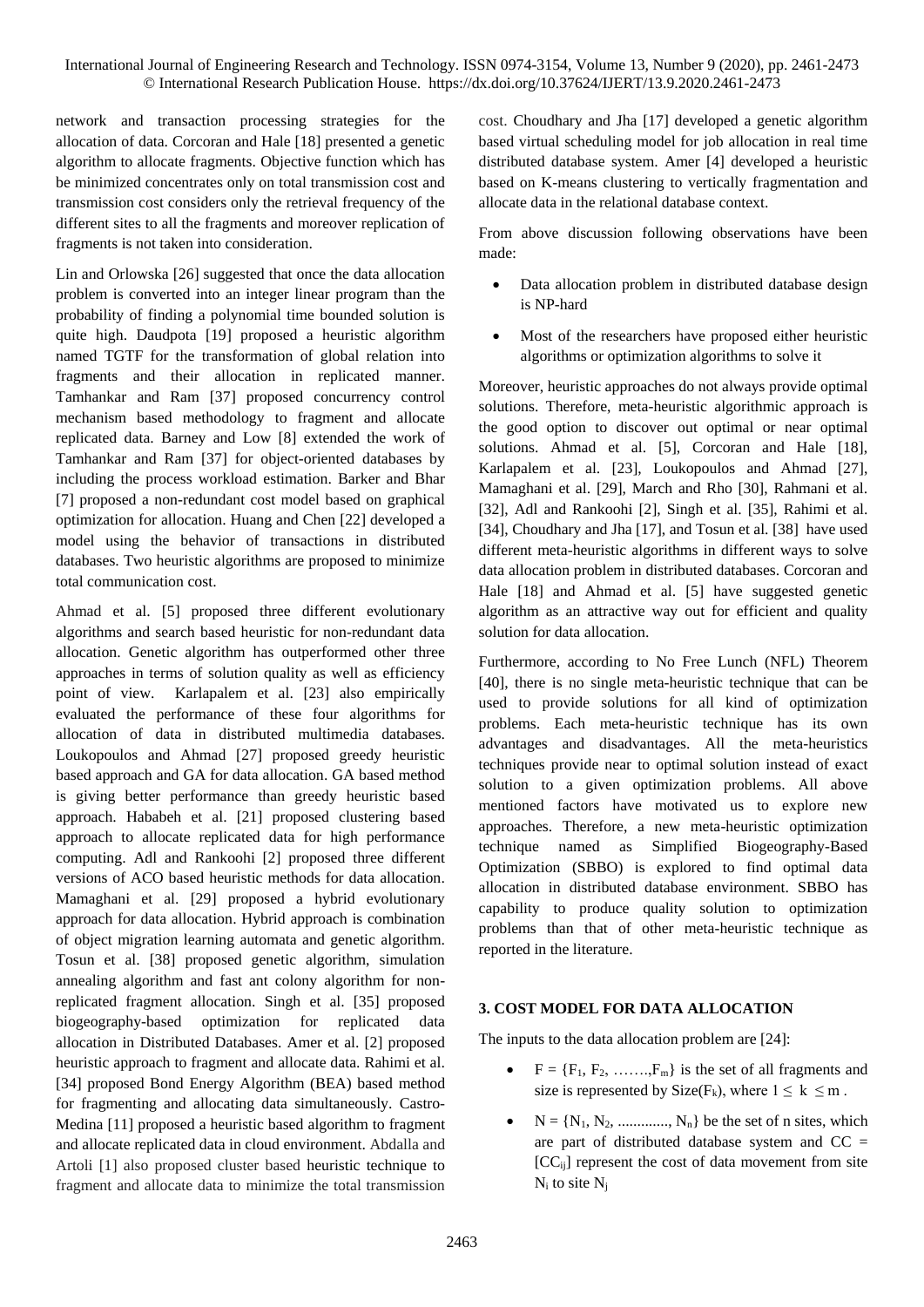- $Q = \{q_1, q_2, \ldots, q_q\}$  be the set of queries initiated by different sites of distributed database system and FRij is the execution frequency of the  $i<sup>th</sup>$  query at  $i<sup>th</sup>$  site.  $RF_{jk}$  and  $UF_{jk}$  are the retrieval and update frequencies to the  $k<sup>th</sup>$  fragment by j<sup>th</sup> query respectively.  $R_{ik}$  and  $U_{jk}$  are the average percentage of  $k<sup>th</sup>$  fragment needed for retrieval and to be updated by  $j<sup>th</sup>$  query respectively.
- The cost of storing a unit data (USC<sub>i</sub>) at the site  $N_i$ and the storage capacity  $(SC<sub>i</sub>)$  of the site  $N<sub>i</sub>$ .

On the basis of above mention inputs, the cost functions for replicated allocation of data is given bellow.

Total Cost of Allocation = Retrieval Cost (RC) + Update Cost (UC) + Total Storage Cost (SC)

Let *RA* is a matrix of size  $n \times m$  representing an arbitrary replicated allocation of fragments and  $RA_{ik} = 1$  if  $F_k$  is allocated to  $N_i$  otherwise  $RA_{ik} = 0$ .

The above said allocation (*RA*) is restricted under following constraints:

1. Each fragment is allocated to at least one site i.e.

1. Each fragment is allocated to at least one site i.e.  
\n
$$
RC = \sum_{i=1}^{n} \sum_{j=1}^{q} FR_{ij} * \sum_{k=1}^{m} RF_{jk} * \left[ \min_{\forall N_i \in N} (CC_{o(i), i}) \right] * \left[ \frac{R_{jk}}{100} * Size(F_k) \right]
$$
\n(3)

$$
UC = \sum_{i=1}^{n} \sum_{j=1}^{q} FR_{ij} * \sum_{k=1}^{m} UF_{jk} * \left[ \sum_{\forall N_i \in N} CC_{o(i),i} \right] * \left[ \frac{U_{jk}}{100} * Size(F_k) \right]
$$
(4)

where  $CC_{o(i),i}$  is the communication cost associated between the site  $(N_{o(i)})$  originating the query and the site  $(N_i)$  containing the fragment  $F_k$ .  $CC_{o(i),i} = 0 \ \forall \ o(i) = i$ .

$$
SC = \sum_{i=1}^{n} \sum_{k=1}^{m} USC_i * Size(F_k) * RA_{ik}
$$
 (5)

The cost function for replicated allocation (*RA*) is given below:

The cost function for replicated allocation 
$$
(RA)
$$
 is given below:  
\n
$$
C(RC) = \left\{ \left\{ \sum_{i=1}^{n} \sum_{j=1}^{q} FR_{ij} * \sum_{k=1}^{m} RF_{jk} * \left[ \min_{\forall N_i \in N} (CC_{o(i), i}) \right] * \left[ \frac{R_{jk}}{100} * Size(F_k) \right] \right\} + C(RC) = \left\{ \left\{ UC = \sum_{i=1}^{n} \sum_{j=1}^{q} FR_{ij} * \sum_{k=1}^{m} UF_{jk} * \left[ \sum_{\forall N_i \in N} CC_{o(i), i} \right] * \left[ \frac{U_{jk}}{100} * Size(F_k) \right] \right\} + \left\{ \sum_{i=1}^{n} \sum_{k=1}^{m} USC_i * Size(F_k) * RA_{ik} \right\} \right\}
$$
\n(6)

$$
\sum_{i=1}^{n} RA_{ik} \ge 1 \forall 1 \le k \le m \tag{1}
$$

2. The total data stored at each site should not be more than the storage capacity of the site i.e.

$$
\sum_{k=1}^{m} USC_i * Size(F_k) * R A_{ik} \le SC_i \forall 1 \le i \le n \quad (2)
$$

The data transmission overhead for retrievals and updates are different from each others. In case of retrieval, the communication takes place between the site originating the query and the site having the desired data fragment with minimum transmission cost from the originating site. But in case of update queries, it is necessary to update the fragment at all the sites where replicas exists so that consistency of the data can be preserved. The data transmission due to retrievals and updates are given below [22]: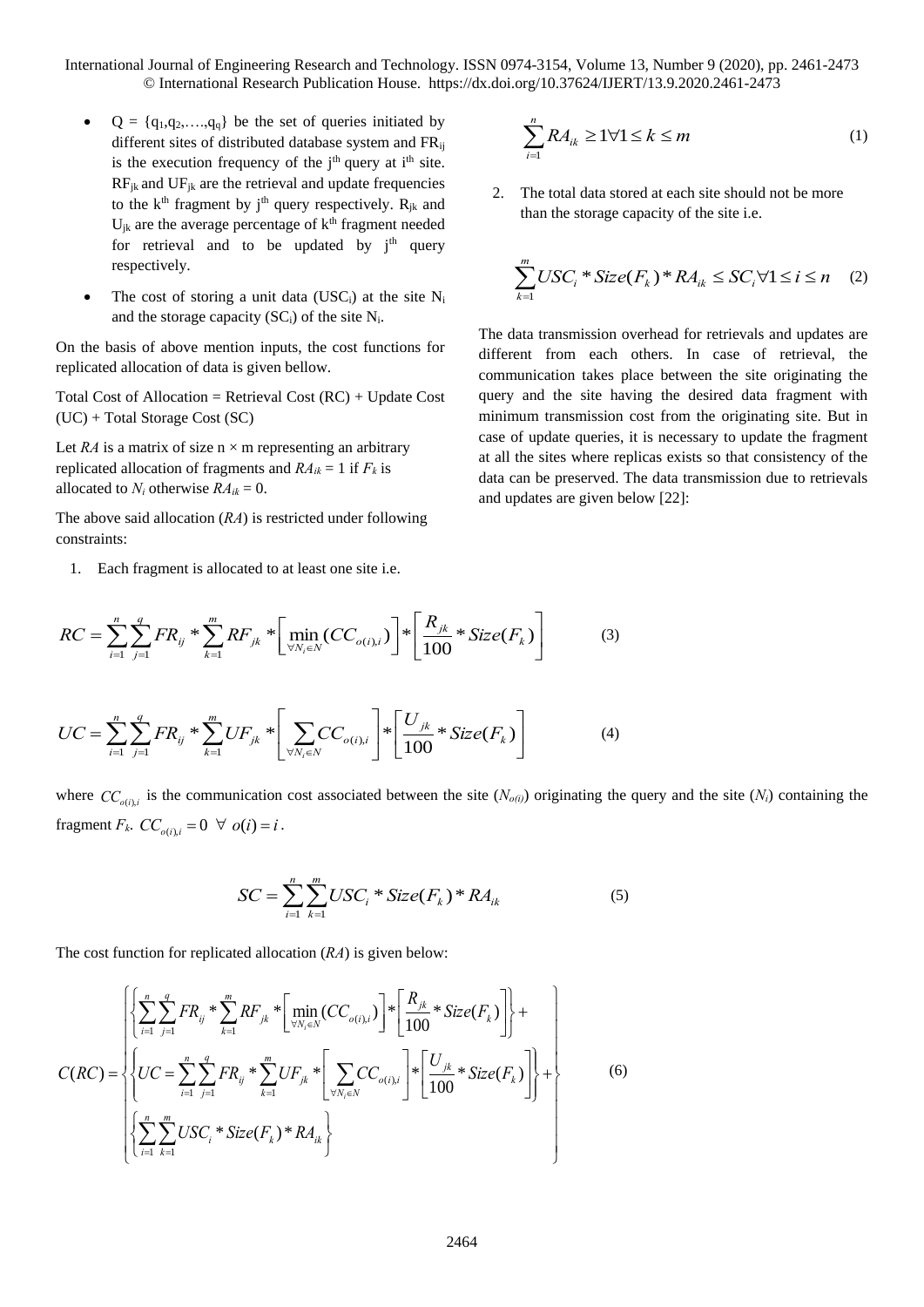A proper allocation of data fragments is that allocation which minimizes the total cost during the execution of database queries under storage capacity constraint. The goal of data allocation is to find an optimal allocation P under the storage capacity constraint such that:

$$
C(P) \leq C(RA) \ \forall \ RA
$$

## **4. DATA ALLOCATION FRAMEWORK USING SBBO**

Simplified biogeography-based optimization (SBBO) is a simplified version of the BBO [36]. Simplified biogeographybased optimization (SBBO) always uses the best solution (habitat) from the population as the emigration habitat and any other randomly chosen solution (habitat) from the population is selected as the immigration habitat [36]. The immigrating habitat is selected from a uniform probability distribution. The migration curves of the SBBO are shown in Fig. 1. The fittest solution (habitat) has a 100% probability of emigration and a zero probability of immigration [36].



**Fig. 1.** Migration Curves of SBBO in a Population of n Habitats [36]

Each habitat represents a candidate solution i.e. data allocation schema. A set of Suitability Index Variable (SIV) is used to define the habitat. Each SIV consists of a set of n bits. The numbers of SIVs in a habitat depend on number of fragments. The i<sup>th</sup> individual habitat  $(H_i)$  of the population can be defined as follows:

$$
H_i = [\text{SIV}_1, \text{SIV}_2, \text{SIV}_3, \dots, \dots, \text{SIV}_m]
$$

 $\text{SIV}_k$  is a bit structure representing the decision variables  $X_{ki}$ . The decision variable  $X_{ki}$  has value 1 if the fragment  $F_k$  is allocated to a site  $S_i$ ; otherwise 0.

Data allocation framework using SBBO based approach is given in Fig. 2.

#### **5. EXPERIMENTAL RESULTS**

The performance evaluation of the proposed SBBO based approach is done against BBO [35] and G.A. [5] based approaches for data allocation. The simulation of all the approaches is done in MATLAB 2010 on a computer having Intel(R) Core(TM) i5 processor  $@$  2.8 GHz and 4GB RAM to validate the proposed approach. All three algorithms are applied to the patterns shown in Table 1. Various parameters randomly generated from uniform distributions for each experiment [5] are given below:

- Communication cost range between 1 and 10
- Number of queries range between 5 and 20
- Size of each fragment range between 10 and 500
- Execution frequency of each query at different site range between 0 and 50
- Retrieval frequency of different fragments range between 0 and 20
- Average percentage of the fragment needed for retrieval range between 0 and 5
- Update frequency of different fragments range between 0 and 10
- Average percentage of the fragment needed to be updated range between 0 and 3
- Storage Capacity of each site is set between 200 and 800

For each experiment, same data set is used to check the performance of all the three approach and each algorithm is executed independently for 20 times. The values of other parameters related to SBBO BBO and GA are given below:

- Numbers of iterations are taken as 500 and 1000
- Population size is taken as 10 and 20
- Mutation Rate is taken as 0.10 and 0.15
- Maximum Immigration rate  $(I) = 1$
- Maximum Emigration rate  $(E) = 1$
- Elitism Parameter = 2

Experimental work is divided into following two categories:

- 1. Numbers of iterations, population size and mutation rate are taken as 500, 10 and 0.15 respectively when the number of sites are 6, 7 and 8
- 2. Numbers of iterations, population size and mutation rate are taken as 1000, 20 and 0.10 respectively when the number of sites are 12 and 14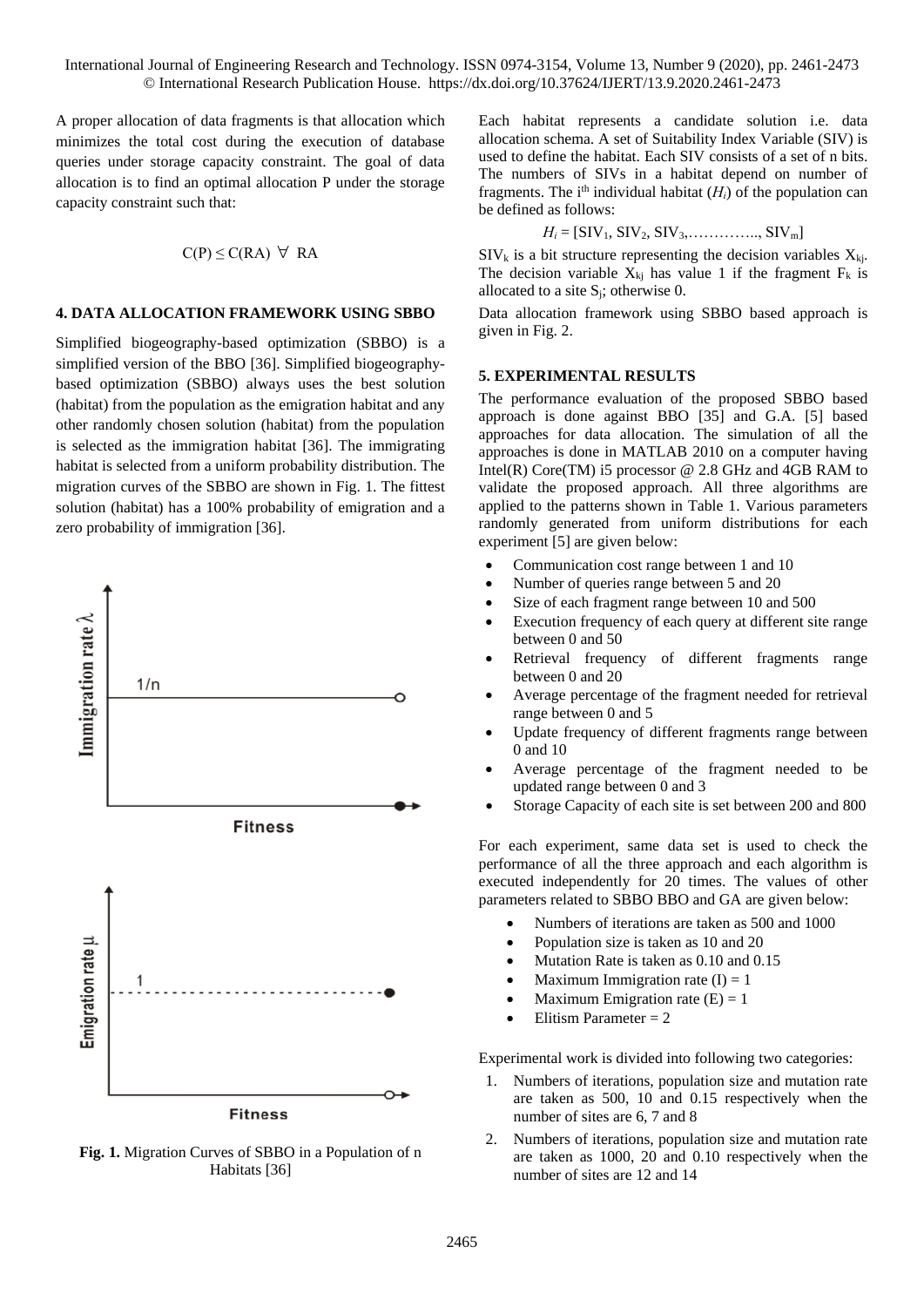

**Fig. 2:** Data Allocation using SBBO

| <b>Table 1: Test Cases</b> |  |  |
|----------------------------|--|--|
|                            |  |  |

| Number of Sites | Number of Fragments                      |
|-----------------|------------------------------------------|
|                 | 4, 5, 6, 7, 8, 9, 10, 12, 14, 16, 18, 20 |
|                 | 4, 5, 6, 7, 8, 9, 10, 12, 14, 16, 18, 20 |
|                 | 4, 5, 6, 7, 8, 9, 10, 12, 14, 16, 18, 20 |
| 12              | 4, 8, 9, 10, 12, 14, 16, 18, 20          |
| 14              | 4, 8, 9, 10, 12, 14, 16, 18, 20          |

Table 2, Table 3, Table 4, Table 5 and Table 6 illustrate the allocation cost achieved by all the three approaches for 6, 7, 8, 12 and 14 sites respectively for allocating the fragments ranging from 4 to 20. These results show that SBBO based approach is generating better solutions then that of provided by BBO and GA based approaches. Results also demonstrate that the performance of SBBO based approach improves further as number of sites and number of fragments increases.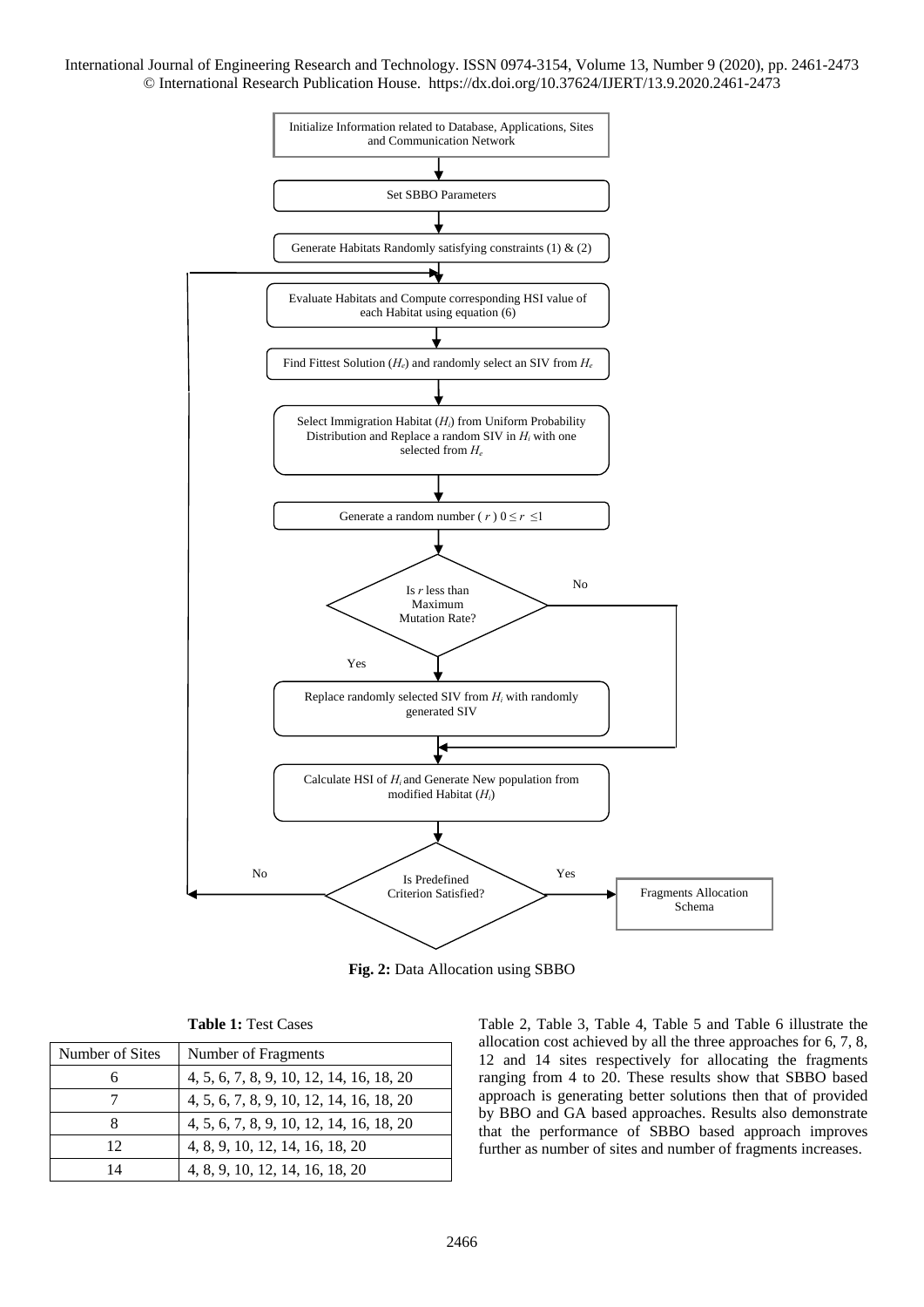The convergence graphs as well as performance characteristic of the proposed approach for fragment allocation are displayed in Fig. 3, Fig. 4, Fig. 5, Fig. 6, Fig. 7, Fig. 8, Fig. 9, Fig. 10, Fig. 11 and Fig. 12. These convergence graphs also demonstrate that the convergence rate of SBBO based approach is better than other two approaches and it improves further as number of sites and number of fragments increases.

From above discussion, one can easily conclude that the proposed SBBO based approach offers more promising solutions than other two approaches. Therefore, SBBO based approach can be successfully applied for data allocation problem in distributed database design.

#### **6. CONCLUSION**

A new SBBO based approach has been proposed for allocation of data during the distributed database design process in this paper. The performance of proposed approach has been evaluated against the performance of biogeographybased optimization (BBO) based and genetic algorithm (GA) based approaches.

Experimental results have shown that the proposed SBBO based approach is offering more promising results and has better convergence rate than other approaches. Therefore, SBBO based approach can be successfully applied for data allocation problem in distributed database design. This will help in decreasing the communication cost and speedup the query execution process. It will also help in decreasing the traffic on communication network and improve the overall performance of the system.

| Number         | G.A.            |               | <b>BBO</b>      |                     | <b>SBBO</b>     |                     |
|----------------|-----------------|---------------|-----------------|---------------------|-----------------|---------------------|
| of Fragments   | Minimum<br>Cost | Average Cost  | Minimum<br>Cost | <b>Average Cost</b> | Minimum<br>Cost | <b>Average Cost</b> |
| $\overline{4}$ | $7.2737e+5$     | $7.3563e+5$   | $7.2737e+5$     | $7.3199e+5$         | $7.2737e+5$     | $7.3088e+5$         |
| 5              | $7.5335e+5$     | $7.5819e+5$   | $7.5335e+5$     | $7.5877e+5$         | $7.5335e+5$     | $7.5530e+5$         |
| 6              | $1.2254e+6$     | $1.2414e+6$   | $1.2214e+6$     | $1.2351e+6$         | $1.2214e+6$     | $1.2332e+6$         |
| 7              | $1.3752e+6$     | $1.4008e+6$   | $1.3543e+6$     | $1.3880e + 6$       | $1.3350e + 6$   | $1.3594e+6$         |
| 8              | $1.4327e+6$     | $1.4880e+6$   | $1.4160e+6$     | $1.4639e+6$         | $1.3932e+6$     | $1.4384e+6$         |
| 9              | $2.0081e+6$     | $2.0806e+6$   | $1.8908e+6$     | $2.0401e + 6$       | $1.8770e+6$     | $1.97073e+6$        |
| 10             | $2.4136e + 6$   | $2.5352e+6$   | $2.3107e+6$     | $2.4926e+6$         | $2.2897e+6$     | $2.3994e+6$         |
| 12             | $2.9859e+6$     | $3.0608e + 6$ | $2.9298e+6$     | $3.0754e+6$         | $2.8487e+6$     | $2.9551e+6$         |
| 14             | $3.4549e+6$     | $3.6400e + 6$ | $3.4316e+6$     | $3.5897e+6$         | $3.4015e+6$     | $3.5683e+6$         |
| 16             | $4.2686e+6$     | $4.4202e+6$   | $4.2651e+6$     | $4.4466e+6$         | $4.2202e+6$     | $4.4080e+6$         |
| 18             | 4.7394e+6       | $4.9634e+6$   | $4.7282e+6$     | $4.9824e+6$         | $4.7257e+6$     | $4.9109e+6$         |
| 20             | $6.5028e+6$     | $6.7092e+6$   | $6.4081e+6$     | $6.7315e+6$         | $6.3014e+6$     | $6.6083e+6$         |

**Table 2.** Allocation cost achieved by all the three approaches for 6 sites



**Fig. 3:** Convergence graphs for 6 sites and 4 Fragments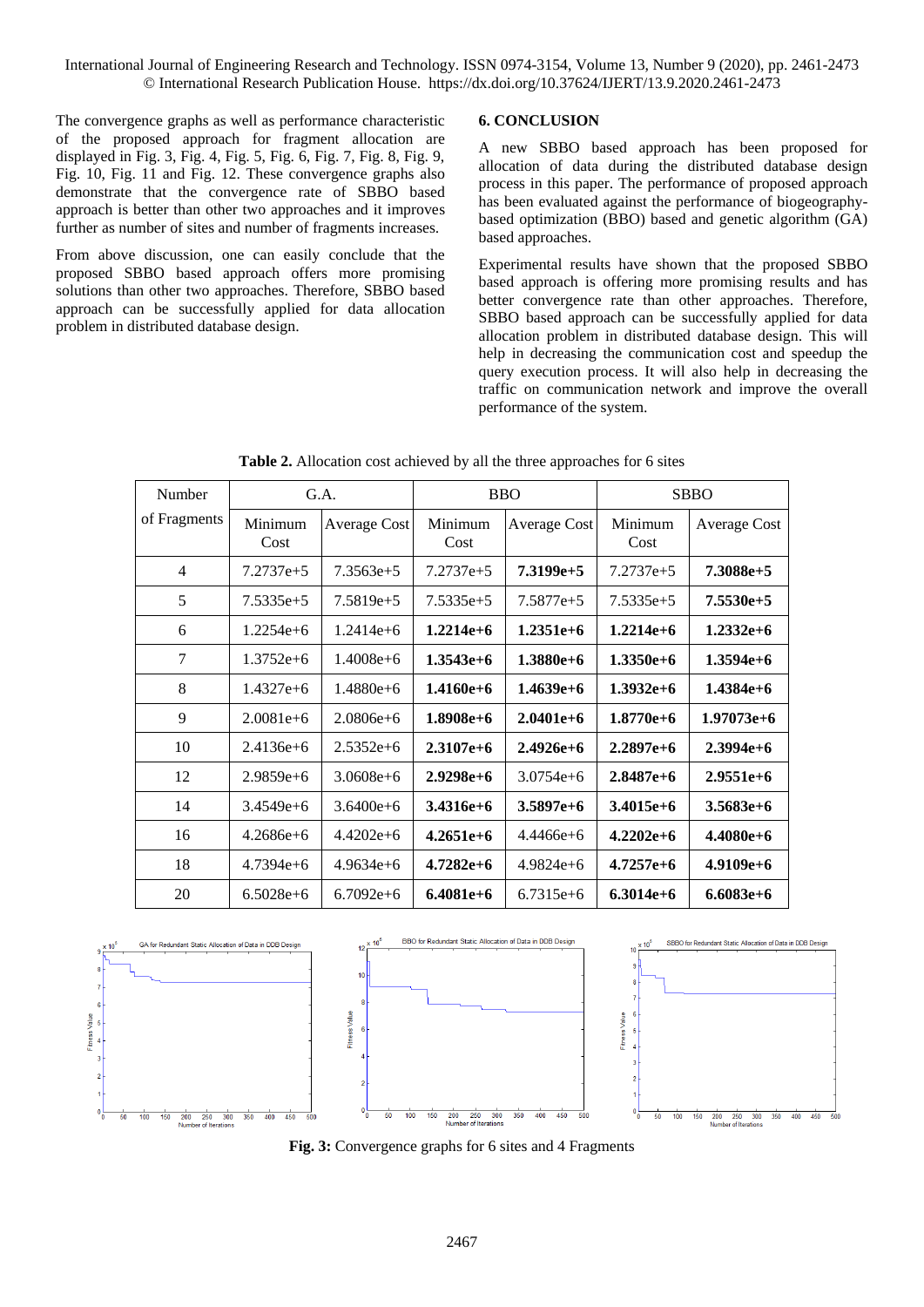

**Figure 4:** Convergence graphs for 6 sites and 20 Fragments

| Number       | G.A.          |               | <b>BBO</b>   |               | <b>SBBO</b>   |               |
|--------------|---------------|---------------|--------------|---------------|---------------|---------------|
| of Fragments | Minimum Cost  | Average Cost  | Minimum Cost | Average Cost  | Minimum Cost  | Average Cost  |
| 4            | $9.7616e+5$   | $9.8112e+5$   | $9.7616e+5$  | $9.8059e+5$   | $9.7616e+5$   | $9.7870e+5$   |
| 5            | $1.0765e+6$   | $1.0854e+6$   | $1.0751e+6$  | $1.0883e+6$   | $1.0746e+6$   | $1.0838e+6$   |
| 6            | $1.7058e+6$   | $1.7215e+6$   | $1.7056e+6$  | $1.7185e+6$   | $1.6986e+6$   | $1.7094e+6$   |
| 7            | $1.8723e+6$   | $1.9113e+6$   | $1.8701e+6$  | $1.8880e + 6$ | $1.8545e+6$   | $1.8794e+6$   |
| 8            | $1.9475e+6$   | $2.0131e+6$   | $1.9452e+6$  | $2.0253e+6$   | $1.9326e+6$   | $1.9815e+6$   |
| 9            | $2.6986e + 6$ | $2.8307e+6$   | $2.6747e+6$  | $2.8516e + 6$ | $2.5790e + 6$ | $2.7711e + 6$ |
| 10           | $3.6871e + 6$ | $3.9151e + 6$ | $3.4432e+6$  | $3.7726e + 6$ | $3.3460e + 6$ | $3.5827e+6$   |
| 12           | $3.9503e+6$   | $4.1030e + 6$ | $3.9387e+6$  | $4.1358e+6$   | $3.8817e+6$   | $4.0871e+6$   |
| 14           | $5.0187e+6$   | $5.0697e+6$   | $5.0483e+6$  | $5.1004e+6$   | $5.0132e+6$   | $5.0603e+6$   |
| 16           | $6.0267e + 6$ | $6.1958e+6$   | $6.0293e+6$  | $6.2176e + 6$ | $5.9963e+6$   | $6.1409e+6$   |
| 18           | $6.6436e + 6$ | $6.7300e + 6$ | $6.6349e+6$  | $6.7872e+6$   | $6.5972e+6$   | $6.7081e+6$   |
| 20           | $7.6735e+6$   | $7.8523e+6$   | 7.6716e+6    | $7.8996e+6$   | $7.6659e+6$   | 7.7956e+6     |

**Table 3.** Allocation cost achieved by all the three approaches for 7 sites



**Fig. 5:** Convergence graphs for 7 sites and 4 Fragments



**Fig. 6:** Convergence graphs for 7 sites and 20 Fragments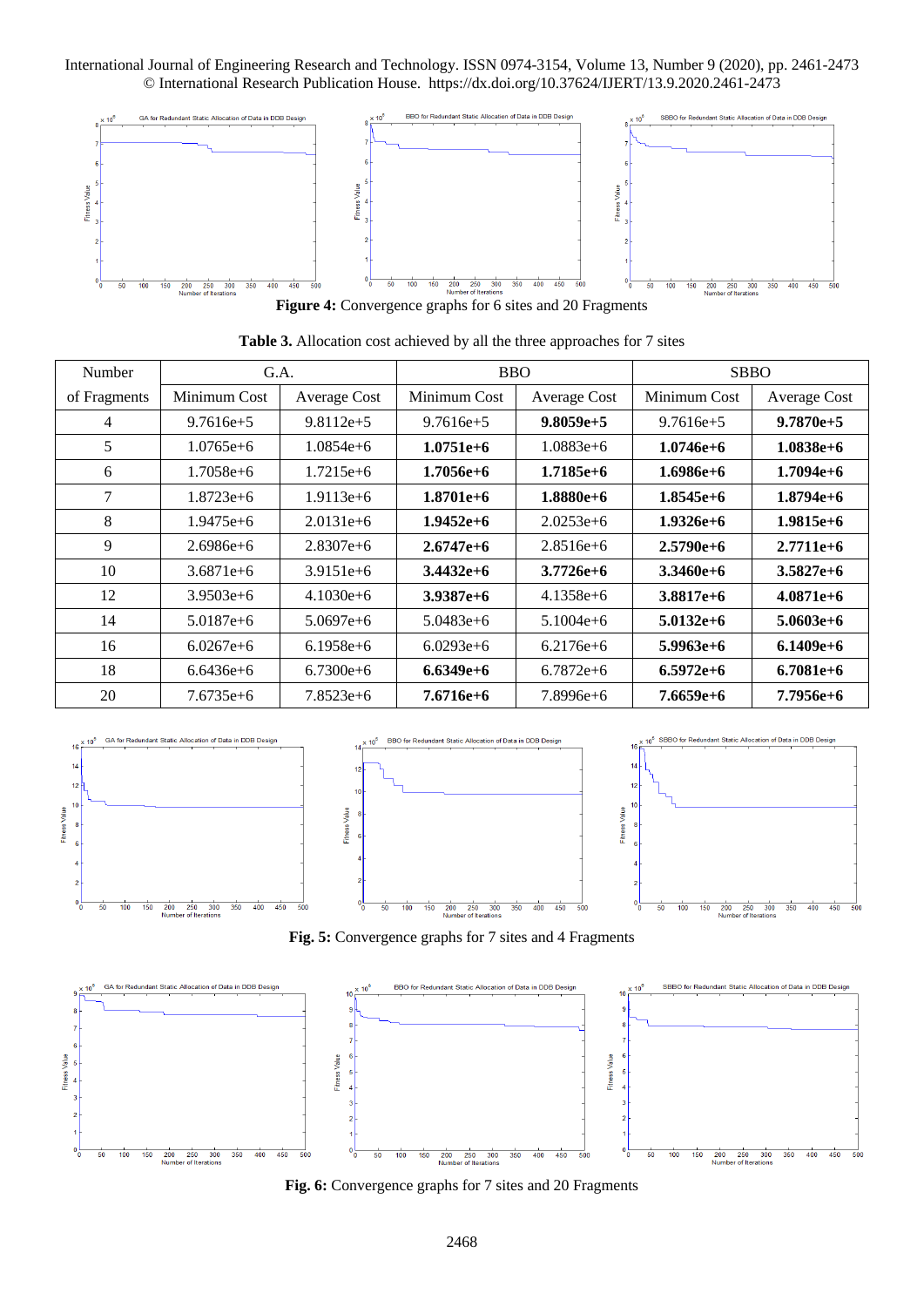| Number         | G.A.          |                     | <b>BBO</b>    |                     | <b>SBBO</b>   |                     |
|----------------|---------------|---------------------|---------------|---------------------|---------------|---------------------|
| of Fragments   | Minimum Cost  | <b>Average Cost</b> | Minimum Cost  | <b>Average Cost</b> | Minimum Cost  | <b>Average Cost</b> |
| $\overline{4}$ | $1.6212e+6$   | $1.6806e + 6$       | $1.6212e+6$   | $1.6822e+6$         | $1.6212e+6$   | $1.6759e+6$         |
| 5              | $1.7166e + 6$ | $1.7569e+6$         | $1.7139e+6$   | $1.7628e + 6$       | $1.7000e + 6$ | $1.7465e+6$         |
| 6              | $2.6576e + 6$ | $2.7357e + 6$       | $2.6672e+6$   | $2.7535e + 6$       | $2.6450e + 6$ | $2.6954e+6$         |
| 7              | $2.9235e+6$   | $3.0269e + 6$       | $2.9095e+6$   | $3.0099e+6$         | $2.7492e+6$   | $2.9142e+6$         |
| 8              | $3.5366e + 6$ | $3.6302e + 6$       | $3.4731e + 6$ | $3.6872e + 6$       | $3.2628e + 6$ | $3.5142e+6$         |
| 9              | $4.2718e + 6$ | $4.4001e+6$         | $4.2588e+6$   | $4.4492e + 6$       | $3.9419e+6$   | $4.1903e+6$         |
| 10             | $4.9561e + 6$ | $5.1758e + 6$       | $5.0021e + 6$ | $5.2164e + 6$       | $4.8574e+6$   | $5.0720e + 6$       |
| 12             | $6.1124e+6$   | $6.3220e + 6$       | $6.1318e+6$   | $6.3413e+6$         | $5.9676e + 6$ | $6.1629e+6$         |
| 14             | $7.6211e+6$   | $7.7931e + 6$       | $7.6255e+6$   | $7.8005e+6$         | $7.6126e+6$   | $7.7789e+6$         |
| 16             | $9.1000e + 6$ | $9.4762e + 6$       | $9.3007e + 6$ | $9.4931e + 6$       | $9.1076e + 6$ | $9.4347e+6$         |
| 18             | $9.9486e + 6$ | $1.0244e+7$         | $9.9634e + 6$ | $1.0466e+7$         | $9.9444e + 6$ | $1.0151e+7$         |
| 20             | $1.1854e+7$   | $1.2003e+7$         | $1.1928e+7$   | $1.2237e+7$         | $1.1772e+7$   | $1.1882e+7$         |

**Table 4.** Allocation cost achieved by all the three approaches for 8 sites



**Fig. 7:** Convergence graphs for 8 sites and 4 Fragments



**Fig. 8:** Convergence graphs for 8 sites and 20 Fragments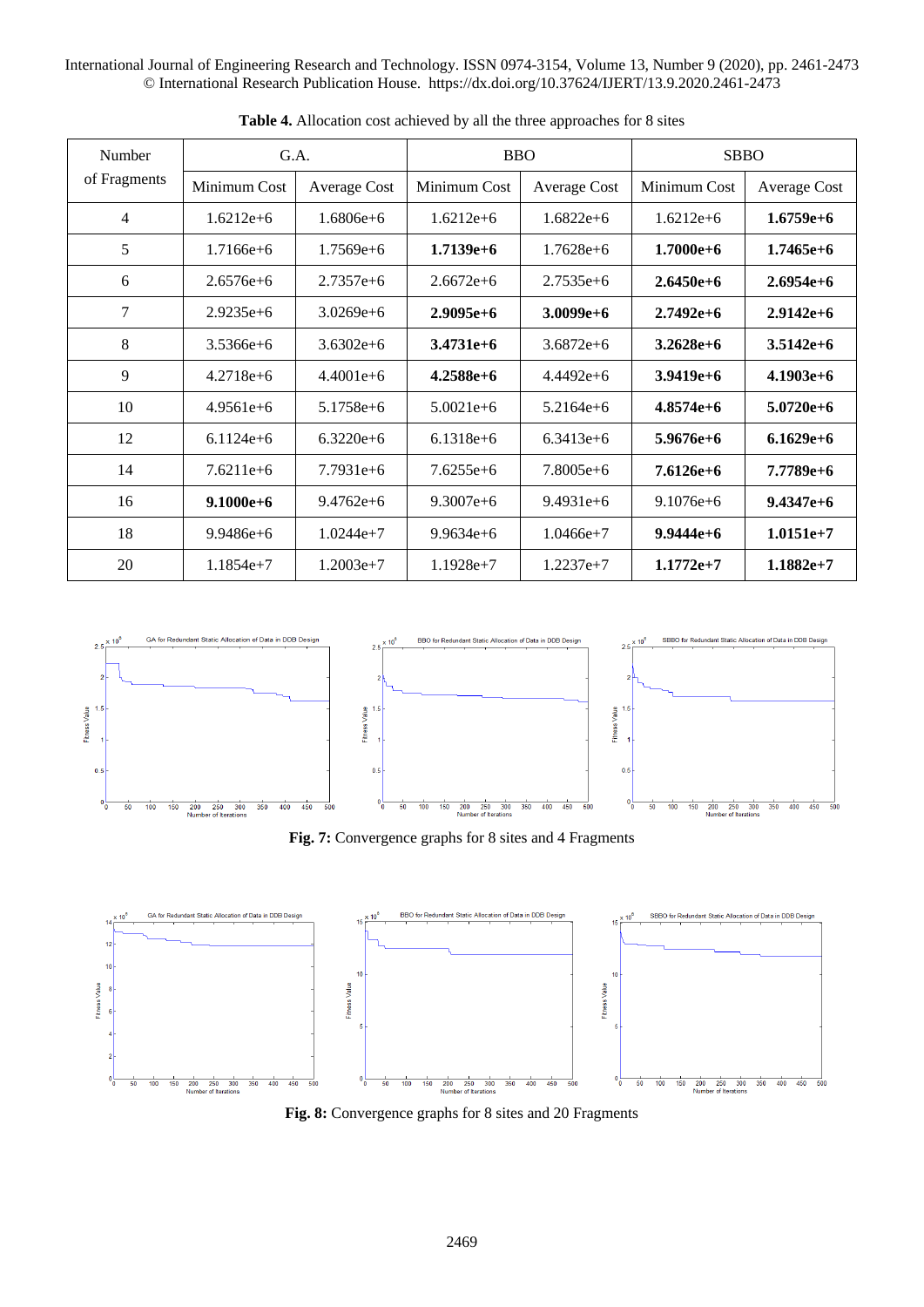| Number       | G.A.          |               | <b>BBO</b>    |               | <b>SBBO</b>   |               |
|--------------|---------------|---------------|---------------|---------------|---------------|---------------|
| of Fragments | Minimum Cost  | Average Cost  | Minimum Cost  | Average Cost  | Minimum Cost  | Average Cost  |
| 4            | $1.9570e + 6$ | $2.0679e + 6$ | $1.8977e+6$   | $2.0681e + 6$ | $1.8594e+6$   | $1.9887e+6$   |
| 8            | $3.9996e + 6$ | $4.2786e + 6$ | $3.8973e+6$   | $4.3320e + 6$ | $3.2742e+6$   | $4.0925e+6$   |
| 9            | $6.0051e+6$   | $6.3693e+6$   | $5.9196e+6$   | $6.4161e+6$   | $4.8250e+6$   | $6.0013e+6$   |
| 10           | $6.8506e + 6$ | $7.3222e+6$   | $6.7800e + 6$ | $7.3445e+6$   | $5.8350e + 6$ | $6.6693e+6$   |
| 12           | $8.4735e+6$   | $8.8095e+6$   | $8.4168e+6$   | $8.8442e+6$   | $8.1785e+6$   | $8.6708e + 6$ |
| 14           | $1.0347e+7$   | $1.0663e+7$   | $1.0436e+7$   | $1.0798e+7$   | $1.0287e+7$   | $1.0634e+7$   |
| 16           | $1.3032e+7$   | $1.3447e+7$   | $1.3099e+7$   | $1.3619e+7$   | $1.2855e+7$   | $1.3280e+7$   |
| 18           | $1.4288e+7$   | $1.4766e+7$   | $1.4305e+7$   | $1.5053e+7$   | $1.4107e+7$   | $1.4836e+7$   |
| 20           | $1.6242e+7$   | $1.7079e+7$   | $1.6294e+7$   | $1.7316e+7$   | $1.5654e+7$   | $1.7108e+7$   |

Table 5. Allocation cost achieved by all the three approaches for 12 sites



**Fig. 10:** Convergence graphs for 12 sites and 20 Fragments

| Table 6. Allocation cost achieved by all the three approaches for 14 sites |  |  |
|----------------------------------------------------------------------------|--|--|
|----------------------------------------------------------------------------|--|--|

| Number       | G.A.         |               | <b>BBO</b>    |                     | <b>SBBO</b>  |              |
|--------------|--------------|---------------|---------------|---------------------|--------------|--------------|
| of Fragments | Minimum Cost | Average Cost  | Minimum Cost  | <b>Average Cost</b> | Minimum Cost | Average Cost |
| 4            | $2.4698e+6$  | $2.7673e+6$   | $2.3818e+6$   | $2.7526e+6$         | $2.3818e+6$  | $2.6691e+6$  |
| 8            | $5.8562e+6$  | $6.0699e+6$   | $5.2686e+6$   | $6.0402e+6$         | $4.9287e+6$  | $5.8388e+6$  |
| 9            | $8.5592e+6$  | $8.7910e + 6$ | $7.7782e+6$   | $8.6359e+6$         | $5.0922e+6$  | $7.6359e+6$  |
| 10           | $1.0003e+7$  | $1.0434e+7$   | $9.9692e+6$   | $1.0302e+7$         | $7.3564e+6$  | $9.7117e+6$  |
| 12           | $1.1487e+7$  | $1.2057e+7$   | $1.0861e + 6$ | $1.1924e+7$         | $1.0137e+7$  | $1.1789e+7$  |
| 14           | $1.4712e+7$  | $1.5404e+7$   | $1.4801e+7$   | $1.5509e+7$         | $1.4520e+7$  | $1.5319e+7$  |
| 16           | $1.7378e+7$  | $1.8592e+7$   | $1.7299e+7$   | $1.8737e+7$         | $1.7043e+7$  | $1.8430e+7$  |
| 18           | $1.9702e+7$  | $2.0430e+7$   | $1.9914e+7$   | $2.0608e+7$         | $1.9528e+7$  | $2.0557e+7$  |
| 20           | $2.2750e+7$  | $2.5640e+7$   | $2.4076$ e+7  | $2.6364e+7$         | $2.1937e+7$  | $2.5316e+7$  |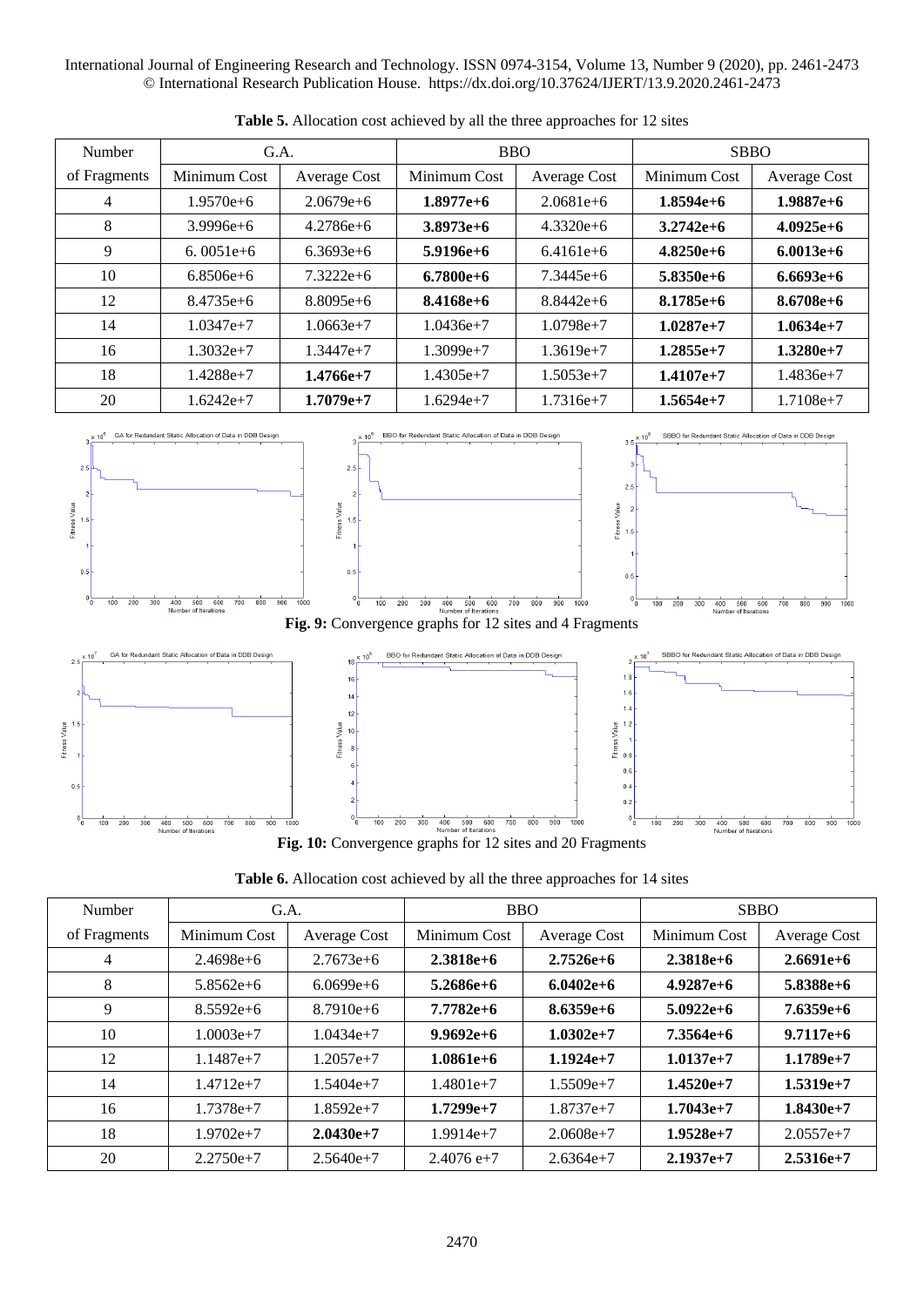

Fig. 11: Convergence graphs for 14 sites and 4 Fragments



**Figure 12:** Convergence graphs for 14 sites and 20 Fragments

#### **REFERENCES**

- [1] H. Abdalla and A.M. Artoli, "Towards an Efficient Data Fragmentation, Allocation, and Clustering Approach in a Distributed Environment", *Information,* 2019, *10*, 112.
- [2] [R.K. Adl](http://link.springer.com/search?facet-author=%22Rosa+Karimi+Adl%22) and [S.M.T.R. Rankoohi,](http://link.springer.com/search?facet-author=%22Seyed+Mohammad+Taghi+Rouhani+Rankoohi%22) "*A New Ant Colony Optimization Based Algorithm for Data Allocation Problem in Distributed Databases*", [Knowledge and](http://link.springer.com/journal/10115)  [Information Systems,](http://link.springer.com/journal/10115) Vol. 20, [No. 3,](http://link.springer.com/journal/10115/20/3/page/1) pp 349-373, 2009.
- [3] A. A. Amer, A.A. Sewisy and T.M.A. Elgendy, "An optimized approach for simultaneous horizontal data fragmentation and allocation in Distributed Database Systems (DDBSs)", Heliyon, Vol.3, Issue 12, 2017, pp. 1-42
- [4] A.A. Amer, "On K-means clustering-based approach for DDBSs design", Journal of Big Data, 7, 31 (2020). <https://doi.org/10.1186/s40537-020-00306-9>
- [5] I. Ahmad, K. Karlapalem, Y.K. Kwok and S.K. So, "*Evolutionary Algorithms for Allocating Data in Distributed Database Systems*", Distributed Parallel Databases, Vol. 11, No. 1, pp. 5–32, 2002.
- [6] P.M.G. Apers, "*Data Allocation in Distributed Database Systems*", ACM Transaction on Database Systems, Vol. 13, No. 3, pp. 263-304, 1988.
- [7] [K. Barker](http://link.springer.com/search?facet-author=%22Ken+Barker%22) and [S. Bhar](http://link.springer.com/search?facet-author=%22Subhrajyoti+Bhar%22) , "*A Graphical Approach to Allocating Class Fragments in Distributed Objectbase Systems*", [Distributed and Parallel Databases,](http://link.springer.com/journal/10619) Vol. 10, [No. 3,](http://link.springer.com/journal/10619/10/3/page/1) pp 207-239, 2001.
- [8] H.T. Barney and G.C. Low, "*Object Allocation with Replication in Distributed Systems*", World Academy of Science, Engineering and Technology, Vol. 24, pp. 496-504, 2008.
- [9] [R. Blankinship,](http://dl.acm.org/author_page.cfm?id=81100080883&coll=DL&dl=ACM&trk=0&cfid=271208474&cftoken=86305780) [A.R. Hevner](http://dl.acm.org/author_page.cfm?id=81100647777&coll=DL&dl=ACM&trk=0&cfid=271208474&cftoken=86305780) and [S.B. Yao,](http://dl.acm.org/author_page.cfm?id=81332537077&coll=DL&dl=ACM&trk=0&cfid=271208474&cftoken=86305780) "*An Iterative Method for Distributed Database Optimization*", [Data & Knowledge Engineering,](http://www.sciencedirect.com/science/journal/0169023X) [Vol.](http://www.sciencedirect.com/science/journal/0169023X/21/1)  [21, No. 1,](http://www.sciencedirect.com/science/journal/0169023X/21/1) pp. 1–30, 1996
- [10] R. G. Casey, "*Allocation of Copies of a File in an Information Network*", In Proceedings of AFIPC 1972 SJCC, Vol. 40, pp. 617-625, 16-18 May 1972.
- [11] F. Castro-Medina, L. Rodríguez-Mazahua, A. López-Chau, I. Machorro-Cano and M. A. Abud-Figueroa, "Design of a Horizontal Data Fragmentation, Allocation and Replication Method in the Cloud," 2019 IEEE 15th International Conference on Automation Science and Engineering (CASE), Vancouver, BC, Canada, 2019, pp. 614-621, doi: 10.1109/COASE.2019.8842934.
- [12] S. Ceri, S. Navathe, and G. Weiderhold, "*Distribution Design of Logical Database Schemas*," IEEE Transactions on Software Engineering, Vol. 9, pp. 487- 563, 1983.
- [13] S. Ceri and G. Pelagatti, "*Distributed Databases: Principles Systems*", McGraw-Hill International Edition, 1985.
- [14] P.P.-S. [Chen](http://ieeexplore.ieee.org/search/searchresult.jsp?searchWithin=p_Authors:.QT.Chen,%20P.P.-S..QT.&searchWithin=p_Author_Ids:38045749200&newsearch=true) and J. [Akoka,](http://ieeexplore.ieee.org/search/searchresult.jsp?searchWithin=p_Authors:.QT.Akoka,%20J..QT.&searchWithin=p_Author_Ids:38045525000&newsearch=true) "*Optimal Design of Distributed Information Systems", [IEEE Transactions](http://ieeexplore.ieee.org/xpl/RecentIssue.jsp?punumber=12)  [on Computers](http://ieeexplore.ieee.org/xpl/RecentIssue.jsp?punumber=12)*, Vol. C-29, No. 12, pp. 1068-1080, 1980.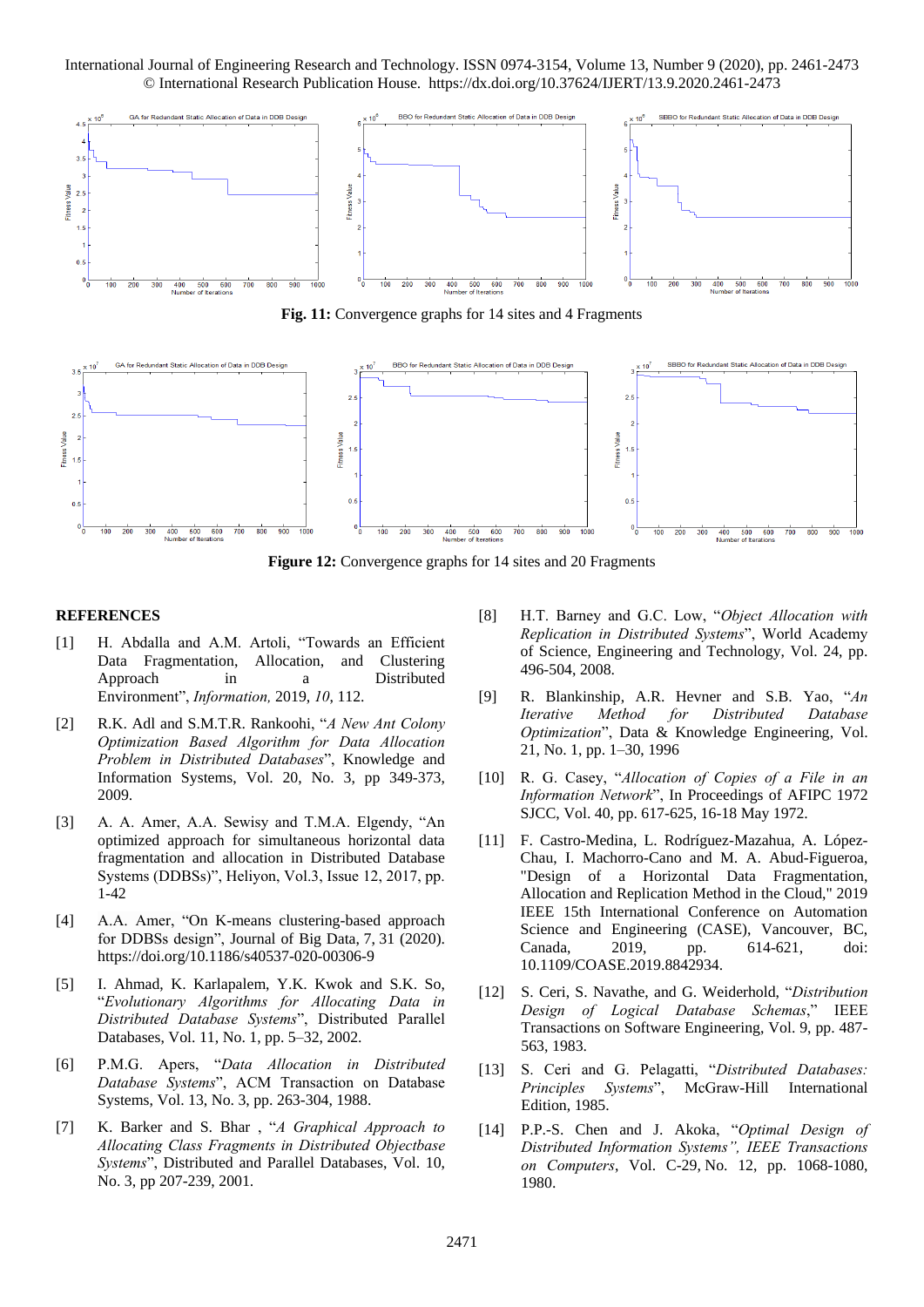- [15] G. Chiu and C.S. Raghavendra, "*A Model for Optimal Database Allocation in Distributed Computing Systems*", In Proceedings of IEEE INFOCOM 1990, Vol. 3, pp. 827-833, 3-7 June 1990.
- [16] W.W. Chu, "*Optimal File Allocation in Multiple Computer Systems*", IEEE Transactions on Computers, Vol. C-18, No. 10, pp. 885-889, 1969.
- [17] S.R. Choudhary and C.K. Jha, "Task Allocation in Distributed Real Time Database Systems in IoT", 4th International Conference on Internet of Things and Connected Technologies (ICIoTCT), 2019, pp. 54-68.
- [18] A. Corcoran and J. Hale, "*A Genetic Algorithm for Fragment Allocation in a Distributed Database System*", In Proceedings of ACM Symp. Applied Computing, pp. 247-250, 1994.
- [19] N.H. Daudpota, "*Five Steps to Construct a Model of Data Allocation for Distributed Database Systems*", Journal of Intelligent Information Systems, Vol. 11, No. 2, pp. 153-168, 1998.
- [20] K.P. Eswaran, "*Placement of Records in a File and File Allocation in a Computer Network*", In Proceedings of the IFIP Congress on Information Processing, pp. 304-307, 1974.
- [21] I.O. Hababeh, M. Ramachandran and N. Bowring, "*A high-performance computing method for data allocation in distributed database systems*", The Journal of Supercomputing, Vol. 39, No. 1, pp. 3-18, 2007.
- [22] Y.-F. Huang and J.-H. Chen, "*Fragment Allocation in Distributed Database Design*", Journal of Information Science and Engineering, Vol. 17, pp. 491- 506, 2001.
- [23] K. Karlapalem, I. [Ahmad,](https://ieeexplore.ieee.org/xpl/articleDetails.jsp?arnumber=624842&sortType%3Dasc_p_Sequence%26filter%3DAND%28p_IS_Number%3A13595%29) [S.-K. So](https://ieeexplore.ieee.org/xpl/articleDetails.jsp?arnumber=624842&sortType%3Dasc_p_Sequence%26filter%3DAND%28p_IS_Number%3A13595%29) and [Y. Kwok,](https://ieeexplore.ieee.org/xpl/articleDetails.jsp?arnumber=624842&sortType%3Dasc_p_Sequence%26filter%3DAND%28p_IS_Number%3A13595%29)  "*Empirical Evaluation of data allocation algorithms for distributed multimedia database systems*", In Proceedings of The Twenty-First Annual International [Computer Software and Applications Conference](https://ieeexplore.ieee.org/xpl/mostRecentIssue.jsp?punumber=4925)  [\(COMPSAC '97\), pp. 296-301,](https://ieeexplore.ieee.org/xpl/mostRecentIssue.jsp?punumber=4925) 13-15 August 1997.
- [24] K. Karlapalem and N.M. Pun, "*Query-driven data allocation algorithms for distributed database*  systems", In Proceedings of 8<sup>th</sup> International Conference on Database and Expert Systems Applications (DEXA'97), pp. 347-356, September 1997.
- [25] X. Lin, M. Orlowska and Y. Zhang, "*On Data Allocation with the Minimum Overall Communication Costs In Distributed Database Design*" In Proceedings of ICCI'93: 5<sup>th</sup> International Conference on Computing and Information, pp. 539-544, 27-29 May 1993.
- [26] [X. Lin](http://www.sciencedirect.com/science/article/pii/002002559400070R) and [M. Orlowska,](http://www.sciencedirect.com/science/article/pii/002002559400070R) "*An Integer linear Programming Approach to data Allocation with the Minimum Total Communication Cost in Distributed Database Systems*", [Information Sciences,](http://www.sciencedirect.com/science/journal/00200255) [Vol. 85, No.](http://www.sciencedirect.com/science/journal/00200255/85/1)  [1-3, p](http://www.sciencedirect.com/science/journal/00200255/85/1)p. 1–10, 1995.
- [27] T. Loukopoulos and I. Ahmad, "*Static and Adaptive*

*Distributed Data Replication using Genetic Algorithms*", Journal of Parallel and Distributed Computing, Vol. 64, No. 11, pp. 1270-1285, 2004.

- [28] D. Nashat and A.A. Amer, "A Comprehensive Taxonomy of Fragmentation and Allocation Techniques in Distributed Database Design" ACM Comput. Surv. 51, 1, Article 12 (January 2018), 25 pages.
- [29] A.S. [Mamaghani,](http://ieeexplore.ieee.org/search/searchresult.jsp?searchWithin=p_Authors:.QT.Mamaghani,%20A.S..QT.&searchWithin=p_Author_Ids:37590390600&newsearch=true) M. [Mahi,](http://ieeexplore.ieee.org/search/searchresult.jsp?searchWithin=p_Authors:.QT.Mahi,%20M..QT.&searchWithin=p_Author_Ids:37590390800&newsearch=true) M.R. [Meybodi,](http://ieeexplore.ieee.org/search/searchresult.jsp?searchWithin=p_Authors:.QT.Meybodi,%20M.R..QT.&searchWithin=p_Author_Ids:37294717700&newsearch=true) and M.H. [Moghaddam,](http://ieeexplore.ieee.org/search/searchresult.jsp?searchWithin=p_Authors:.QT.Moghaddam,%20M.H..QT.&searchWithin=p_Author_Ids:37590391900&newsearch=true) "*A Novel Evolutionary Algorithm for Solving Static Data Allocation Problem in Distributed Database Systems*", In Proceedings of 2nd International Conference on [Network Applications Protocols and](http://ieeexplore.ieee.org/xpl/mostRecentIssue.jsp?punumber=5634611)  [Services \(NETAPPS\), p](http://ieeexplore.ieee.org/xpl/mostRecentIssue.jsp?punumber=5634611)p. 14-19, 22-23 September 2010.
- [30] S.T. March and S. Rho, "*Allocating Data and Operations to Nodes in Distributed Database Design*", IEEE Transactions on Knowledge and Data Engineering, Vol. 7, No. 2, pp. 305-317, 1995.
- [31] M. Ozsu and P. Valduriez, "*Principles of Distributed Database Systems*", Prentice Hall, 2nd Edition, 2002.
- [32] S. Rahmani, V. Torkzaban and A.T. Haghighat, "*A New Method of Genetic Algorithm for Data allocation in Distributed Database Systems*", In Proceedings of IEEE 1st International Workshop on Education Technology and Computer Science, pp. 1037-1041, 2009.
- [33] S. Ram and R. Marsten, "*A Model for Database Allocation Incorporating a Concurrency Control Mechanism*", IEEE Transactions on Knowledge and Data Engineering, Vol. 3, No. 3, pp. 389-395, 1991.
- [34] [H. Rahimi,](https://www.sciencedirect.com/science/article/pii/S2210832715000058?via%3Dihub#!) [F. Parand](https://www.sciencedirect.com/science/article/pii/S2210832715000058?via%3Dihub#!) and [D. Riahi,](https://www.sciencedirect.com/science/article/pii/S2210832715000058?via%3Dihub#!) "Hierarchical simultaneous vertical fragmentation and allocation using modified Bond Energy Algorithm in distributed databases", [Applied Computing and Informatics](https://www.sciencedirect.com/science/journal/22108327) [Volume 14, Issue 2,](https://www.sciencedirect.com/science/journal/22108327/14/2) July 2018, Pages 127-133
- [35] Arjan Singh, Karanjeet Singh Kahlon and Rajinder Singh Virk, "Replicated Static Data Allocation in Distributed Databases Using Biogeography-Based Optimization", In Proceedings of Fifth International Conference on Advances in Communication, Network and Computing – CNC 2014, Feb 21-22, 2014, Chennai, India.
- [36] D. Simon, "*A Probabilistic Analysis of a Simplified Biogeography-Based Optimization Algorithm*", Evolutionary Computation, Vol. 19, No. 2, pp. 167- 188, 2011.
- [37] A.M. Tamhankar and S. Ram, "*Database Fragmentation and Allocation: An Integrated Methodology and Case Study*", IEEE Transactions on Systems, Man and Cybernetics-Part A: System and Humans, Vol. 28, No. 3, pp. 288-305, 1998.
- [38] [U. Tosun,](http://link.springer.com/search?facet-author=%22Umut+Tosun%22) [T. Dokeroglu](http://link.springer.com/search?facet-author=%22Tansel+Dokeroglu%22) and [A. Cosar,](http://link.springer.com/search?facet-author=%22Ahmet+Cosar%22) "*Heuristic Algorithms for Fragment Allocation in a Distributed*